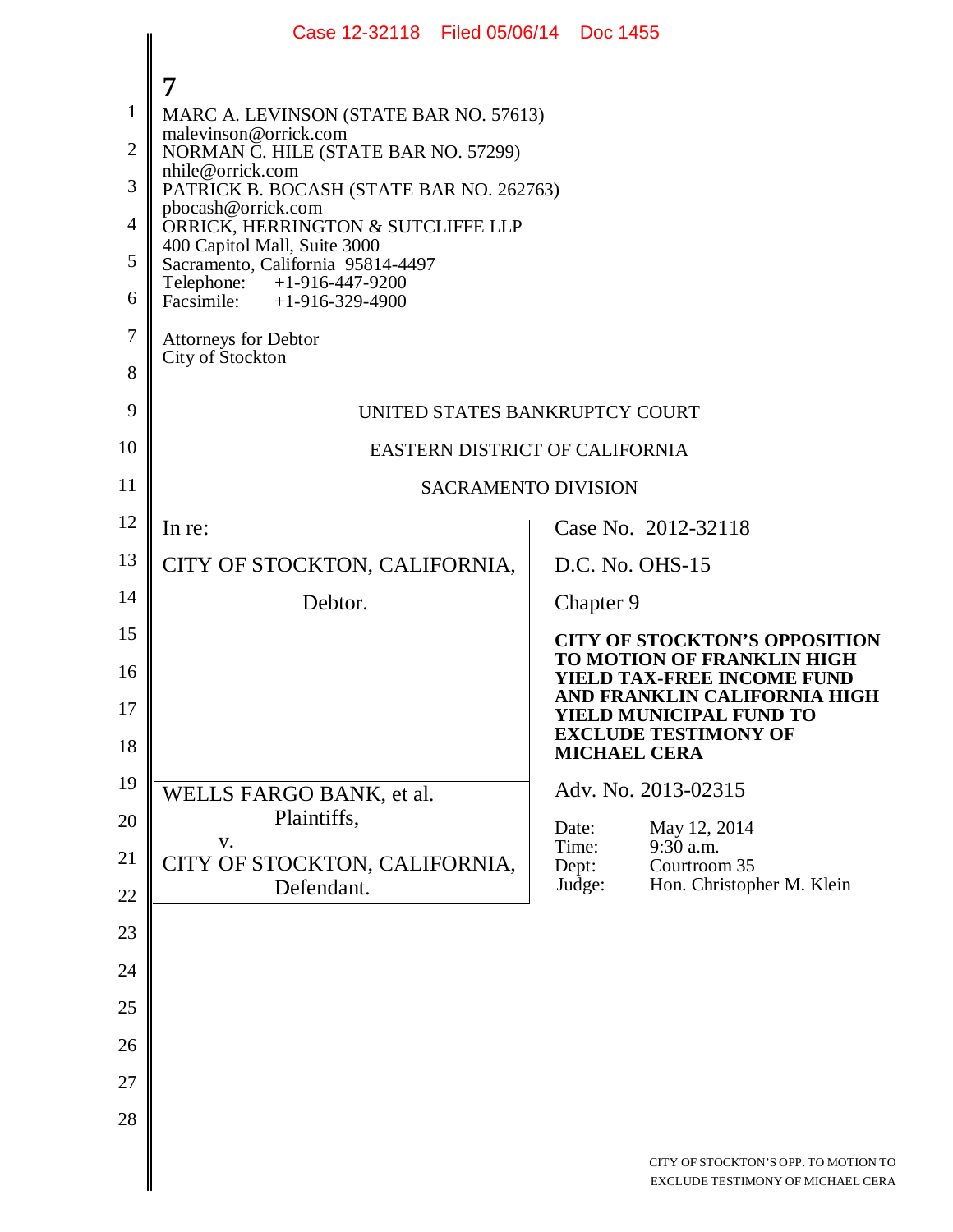#### Case 12-32118 Filed 05/06/14 Doc 1455

| $\mathbf{1}$   | Pursuant to paragraph 45 of the Order Governing The Disclosure And Use Of Discovery                                                                                                                                        |  |  |  |  |
|----------------|----------------------------------------------------------------------------------------------------------------------------------------------------------------------------------------------------------------------------|--|--|--|--|
| $\overline{2}$ | Information And Scheduling Dates Related To The Trial In The Adversary Proceeding And Any                                                                                                                                  |  |  |  |  |
| 3              | Evidentiary Hearing Regarding Confirmation Of Proposed Plan Of Adjustment ("Scheduling                                                                                                                                     |  |  |  |  |
| $\overline{4}$ | Order"), as modified by paragraph 17 of the Order Modifying Order Governing The Disclosure                                                                                                                                 |  |  |  |  |
| 5              | And Use Of Discovery Information And Scheduling Dates Related To The Trial In The                                                                                                                                          |  |  |  |  |
| 6              | Adversary Proceeding And Any Evidentiary Hearing Regarding Confirmation Of Proposed Plan                                                                                                                                   |  |  |  |  |
| $\overline{7}$ | Of Adjustment ("Modifying Order") (collectively, the "Orders"), the City of Stockton, California                                                                                                                           |  |  |  |  |
| 8              | ("City") hereby submits the following Opposition to the Motion of Franklin High Yield Tax-Free                                                                                                                             |  |  |  |  |
| 9              | Income Fund And Franklin California High Yield Municipal Fund To Exclude Testimony Of                                                                                                                                      |  |  |  |  |
| 10             | Michael Cera (the "Exclusion Motion" filed by "Franklin") <sup>1</sup> :                                                                                                                                                   |  |  |  |  |
| 11             | I.<br><b>INTRODUCTION</b>                                                                                                                                                                                                  |  |  |  |  |
| 12             | Franklin's Exclusion Motion improperly seeks to strike the testimony contained in the                                                                                                                                      |  |  |  |  |
| 13             | Direct Testimony Declaration Of Michael Cera Rebutting Expert Report Of Frederick E. Chin                                                                                                                                  |  |  |  |  |
| 14             | (the "Declaration" of "Cera"). Cera is an employee of SMG, Inc., the company that manages the                                                                                                                              |  |  |  |  |
| 15             | Oak Park Ice Arena, and is familiar with the physical condition of the Ice Arena. The Cera                                                                                                                                 |  |  |  |  |
| 16             | Declaration contains testimony that rebuts and impeaches the expert report of Frederick Chin <sup>2</sup>                                                                                                                  |  |  |  |  |
| 17             | ("Chin") by presenting facts and evidence that the Chin Report fails to adequately consider in its                                                                                                                         |  |  |  |  |
| 18             | valuation of the Oak Park Ice Arena. As rebuttal and impeachment testimony, the Declaration                                                                                                                                |  |  |  |  |
| 19             | was expressly exempted from all disclosure deadlines in the Orders, as agreed to by the parties.                                                                                                                           |  |  |  |  |
| 20             | As such, this testimony did not have to be disclosed until it was presented at trial. Yet Franklin                                                                                                                         |  |  |  |  |
| 21             | now faults the City for offering this testimony three weeks early.                                                                                                                                                         |  |  |  |  |
| 22             | The Exclusion Motion ignores the obvious nature and purpose of Cera's testimony and                                                                                                                                        |  |  |  |  |
| 23             | seeks to have it excluded in order to avoid revealing the obvious deficiencies in Chin's testimony                                                                                                                         |  |  |  |  |
| 24             | and in the Chin Report. But Franklin's arguments are baseless. Cera's testimony is offered for                                                                                                                             |  |  |  |  |
| 25             |                                                                                                                                                                                                                            |  |  |  |  |
| 26             | Because the content of the Exclusion Motion mirrors the content of the Motion Of Franklin High Yield Tax-Free<br>Income Fund And Franklin California High Yield Municinal Fund To Exclude Testimony of Tom Nelson ("Nelson |  |  |  |  |

<sup>27</sup> Income Fund And Franklin California High Yield Municipal Fund To Exclude Testimony of Tom Nelson ("Nelson Exclusion Motion"), the arguments made herein closely mirror the arguments made in the City's Opposition to the Nelson Exclusion Motion, which is being filed concurrently.

<sup>28</sup> <sup>2</sup> Submission By Franklin High Yield Tax-Free Income Fund And Franklin California High Yield Municipal Fund Of Expert Report Of Frederick E. Chin, Ex. 1 (the "Chin Report").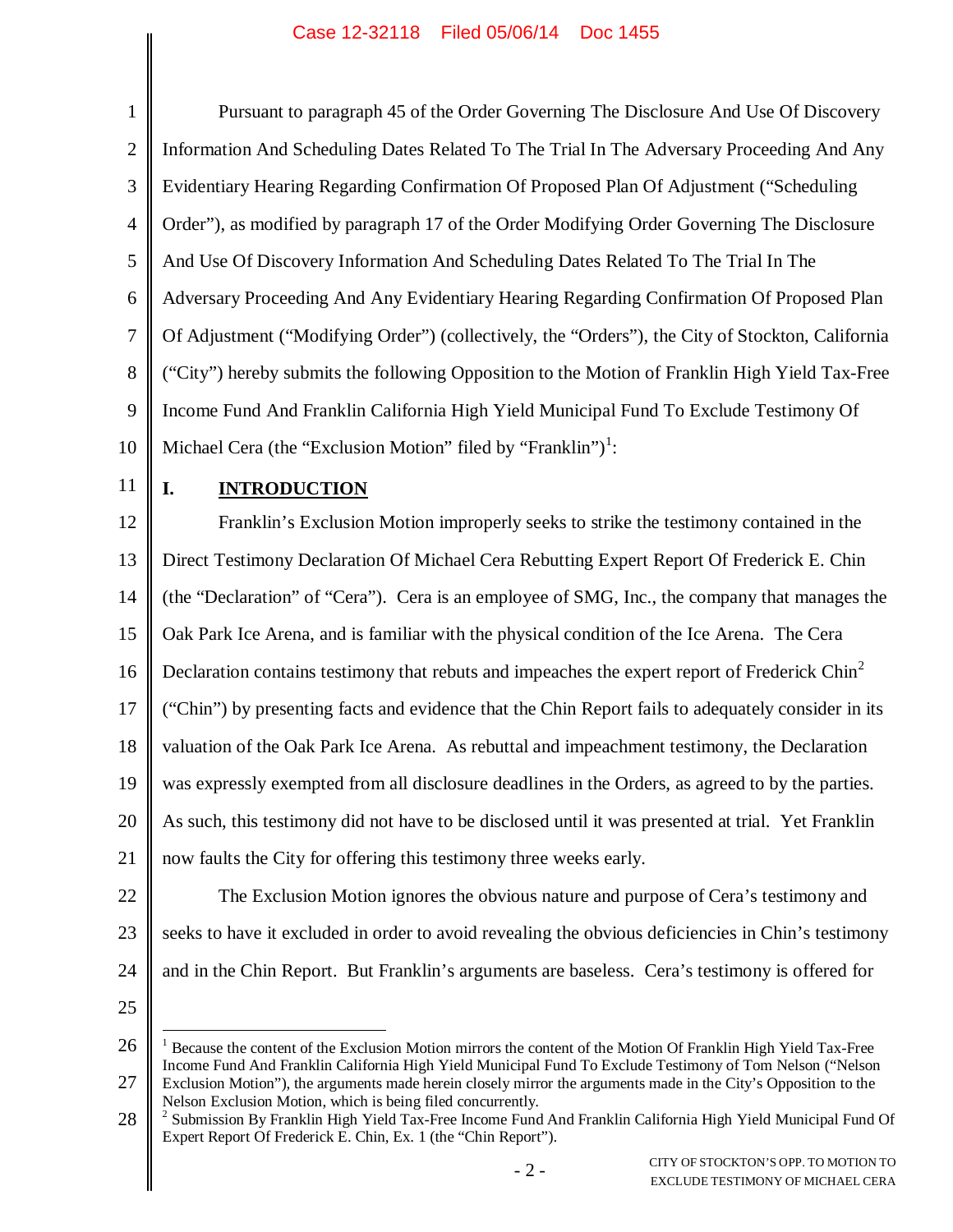1 2 rebuttal and impeachment purposes, and was submitted entirely in accord with the Orders. The Exclusion Motion should be denied.

- **II. ARGUMENT**
- 4

3

## **A. Cera's Testimony Is Offered To Rebut And Impeach Chin's Testimony.**

5 6 7 8 9 Cera's testimony is offered for the specific purpose of rebutting and impeaching Chin's testimony, both as contained in the Chin Report and such testimony as he may offer at trial. Specifically, Cera's testimony provides probative facts, based on Cera's personal knowledge, that undermine the methodologies utilized in the Chin Report, as well as Chin's conclusions of value for the Oak Park Ice Arena.

10 11 12 13 14 15 16 17 18 19 20 21 For instance, the Chin Report makes passing reference to "deferred maintenance and upkeep" at the Oak Park Ice Arena, but makes no attempt to quantify these expenses in his final valuation of the property. *See* Chin Report, at 19 (citing only parking lot resurfacing, bathrooms, and "mechanical system upgrades"). Cera's testimony provides a detailed list of necessary capital improvements and deferred maintenance at the Oak Park Ice Arena. Declaration ¶¶ 4-8. This information provides necessary background information that rebuts Chin's assertion that "*some* capital improvements to enhance appeal and lower costs" might create "revenue enhancement possibilities" at the property. Chin Report, at 43 (emphasis added). This testimony is textbook rebuttal and impeachment evidence. Black's Law Dictionary defines rebuttal evidence as "evidence offered to disprove or contradict the evidence presented by an opposing party," while impeachment evidence is "[e]vidence used to undermine a witness's credibility."<sup>3</sup> This is exactly the purpose of the Declaration. Cera's testimony directly impeaches

- 22 Chin's credibility and rebuts his conclusions by presenting facts<sup>4</sup> that the Chin Report did not
- 23 adequately consider.

/ / /

- 24
- 25

26  $3$  Black's Law Dictionary 637, 639 (9th ed. 2009).

27 28  $4$  The vast majority of Cera's testimony is purely factual. What little there is in the way of opinion qualifies as lay opinion testimony that is based on Cera's first-hand knowledge and experience in managing the Oak Park Ice Arena. *See* Fed. R. Evid. 701 ("a lay opinion is one that is (a) rationally based on the witness's perceptions; (b) helpful to understanding the witness's testimony or to determining a fact in issue; and (c) not based on scientific, technical, or other specialized knowledge"). Such lay opinion testimony is also offered for rebuttal and impeachment purposes.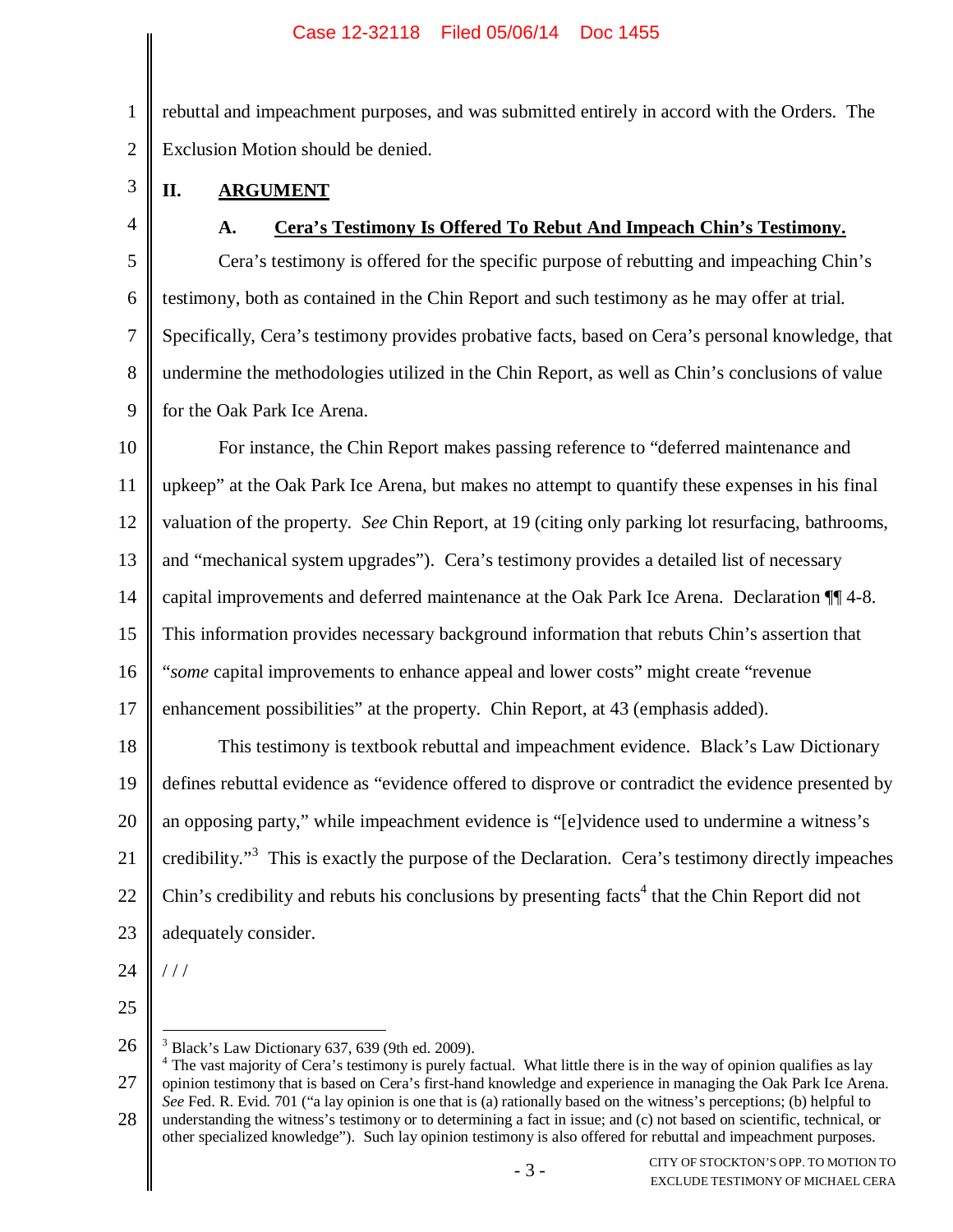1

# **B. Cera's Testimony Is Not Only Timely, But Early.**

2 3 4 5 6 7 8 9 10 11 12 13 14 15 16 17 18 19 20 21 22 23 24 Because the Declaration is offered for the purpose of rebutting and impeaching Chin's testimony and the Chin Report, it is timely under the Orders. In fact, the City did not have to identify Cera or submit Cera's testimony *until trial*. Rebuttal and impeachment witnesses were expressly exempted from the disclosure requirements cited by Franklin. The Scheduling Order, agreed to by the parties and signed by the Court, states: "The requirement of advance identification of witnesses and production of exhibits *does not apply* to witnesses and exhibits presented for purposes of impeachment or rebuttal by any Party." Scheduling Order ¶ 42 (emphasis added). This exception is reflected throughout the Scheduling Order. Scheduling Order ¶ 36; Modifying Order ¶ 5 ("[E]ach Party intending to present evidence shall serve on each other Party a list of fact and expert witnesses (other than rebuttal and impeachment witnesses) whose testimony the Party may submit at the Trial or Hearing.").<sup>5</sup> Moreover, the Scheduling Order makes clear that rebuttal and impeachment evidence may also be presented by oral testimony at trial. Scheduling Order ¶ 35 ("[E]vidence at the Trial and Hearing may be submitted (a) in written form by declaration, consistent with the Alternate Direct Testimony procedure provided for in Local Rule 9017-1 . . ., [and/or] (b) in the form of oral testimony (for expert, *rebuttal* and *impeachment* witnesses) . . . .") (emphasis added). The Orders could not make it any clearer that rebuttal and impeachment witnesses and evidence were not required to be identified in advance of trial. Nevertheless, the City, as it has done throughout these proceedings, chose to be more open and forthcoming than it was required to be. Rather than spring "surprise" rebuttal and impeachment witnesses at the trial and Evidentiary Hearing – which it was entitled to do under the Orders – the City presented Cera's testimony along with its other direct testimony declarations well ahead of time. Franklin's constant refrain that the City is "[lying] in wait" and "hid[ing] the ball" to prejudice Franklin is / / /

25

26 / / /

27

<sup>28</sup> <sup>5</sup> The same exception is made for exhibits to be used for impeachment or rebuttal. *See* Scheduling Order ¶ 37; Modifying Order ¶ 6.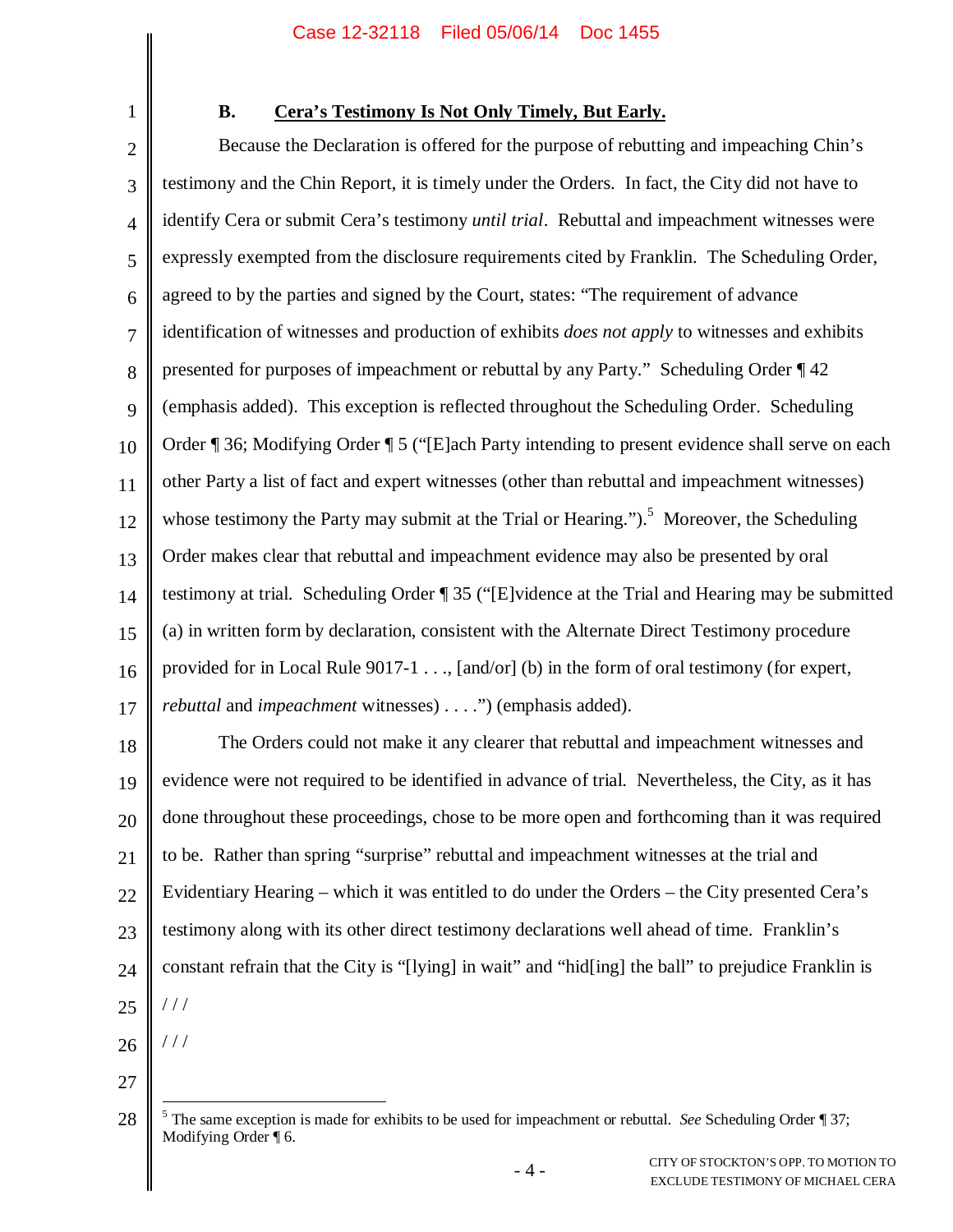thus completely meritless.<sup>6</sup> Franklin continues to try to cast the City as insidious, when in fact the City has made great efforts to be as candid and transparent as possible.

3

1

2

## **C. The Testimony Of Other Witnesses Does Not Bar Cera's Testimony.**

4 5 6 7 8 9 10 11 12 13 Franklin makes the strained argument that Cera cannot offer rebuttal testimony about the Oak Park Ice Arena because another witness, Susan Wren, is also offering testimony about the Oak Park Ice Arena. Exclusion Motion, at 6-7. This argument appears to be based on the completely unsupported notion that only one witness can speak to any particular topic. Unsurprisingly, Franklin fails to cite any legal source for this dubious principle. It borders on belaboring the obvious to point out that the testimony of multiple witnesses may overlap, and that there is no rule that prevents more than one witness from speaking to the same topic. Put simply, the fact that Susan Wren has submitted testimony relating to the Oak Park Ice Arena in the City's case in chief has no impact whatsoever on Cera's ability to offer testimony that rebuts and impeaches Chin.

14

# **D. Cera Has Not Offered Expert Testimony.**

15 16 17 18 19 20 21 22 23 Franklin also repeatedly attempts to cast the Declaration as a rebuttal expert report, or as inextricably tied to the rebuttal expert report of Ray Smith, in an attempt to apply deadlines for expert witnesses to Cera. *See, e.g.*, Exclusion Motion, at 8 (claiming that because Ray Smith, a City rebuttal expert, references Cera's testimony, such testimony is "a part of Mr. Smith's report."). Neither portrayal is accurate. The fact that an expert incorporates the testimony of a fact witness does not make the underlying factual testimony an expert opinion. Nor does the fact that Chin himself is an expert render factual testimony that contradicts his conclusions "expert" in  $111$ / / /

24

/ / /

- 25
- 26

27 <sup>6</sup> In fact, Franklin made clear that it was aware that expert, rebuttal, and impeachment witnesses could offer live testimony at trial when it stated in its Supplemental Objection that the opinion of its expert, Moore, "will be developed fully at the confirmation hearing." Supplemental Objection Of Franklin High Yield Tax-Free Income

28 Fund And Franklin California High Yield Municipal Fund To Confirmation Of First Amended Plan Of Adjustment Of Debts Of City Of Stockton, California (November 15, 2013), at 13 n. 30.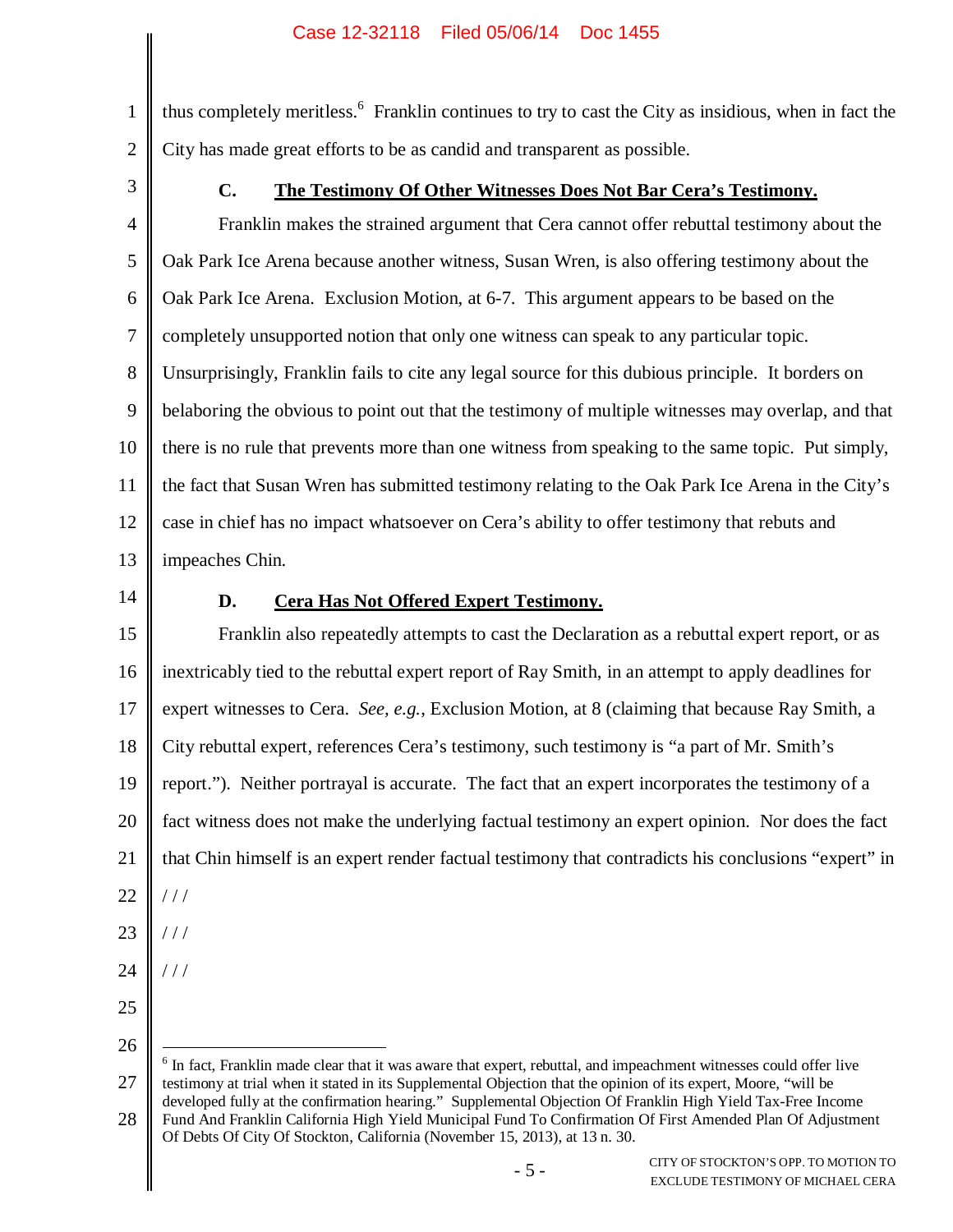1 2 nature.<sup>7</sup> Cera's testimony stands on its own, is based on his personal knowledge from managing the Oak Park Ice Arena, and does not require any specialized or technical knowledge.

3

## **E. There Is No Improper Prejudice To Franklin.**

4 5 6 7 8 9 10 11 12 13 14 15 16 17 Franklin asserts that allowing Cera to testify to the capital improvements and deferred maintenance needed at the Oak Park Ice Arena will somehow "prejudice" Franklin. This is plainly not the case. First, as the City has not only complied with, but exceeded its obligations under the Orders, Franklin is actually better off than it would otherwise be. Second, and even more telling, Franklin's claim of prejudice completely ignores that all of the information contained in Cera's declaration was readily available to Franklin. For one, Cera's role at the Oak Park Ice Arena was no secret. If Franklin had wished to depose Cera, who manages the Ice Arena property, about any aspect of the Oak Park Ice Arena, it had every opportunity to do so. Meanwhile, Chin, who purports to be an expert in ice arena valuation, chose not to speak with anyone at the arena he was appraising. Thus, despite the fact that the Chin Report references the deferred maintenance required at the Oak Park Ice Arena, neither Chin nor Franklin made any attempt to interview the person most familiar with the present state of the Oak Park Ice Arena about these issues. Franklin's claim of prejudice is thus not a result of any violation of the Orders, but rather of Franklin's own litigation decisions.

- 18  $//$
- 19  $///$
- 20 / / /
- 21  $//$
- 22 / / /
- 
- 23 / / /
- 24  $111$
- 25

<sup>26</sup> 27 7 Fact witness testimony may be used to rebut expert testimony. *United States v. Shackelford*, 494 F.2d 67, 68, 75 (9th Cir. 1974) (holding that the government could rely entirely on lay witnesses with percipient knowledge to rebut the defendant's expert); *United States v. Bennett*, 908 F.2d 189, 195 (7th Cir. 1990) (government was not required to rebut expert testimony with its own expert because "it may accomplish the same result by presenting lay witnesses

<sup>28</sup> and other evidence and by undermining the defense expert's credibility through cross-examination."); *United States v. Mota*, 598 F.2d 995, 999 (5th Cir. 1979) (jury may find expert testimony "adequately rebutted by the observations of mere laymen").